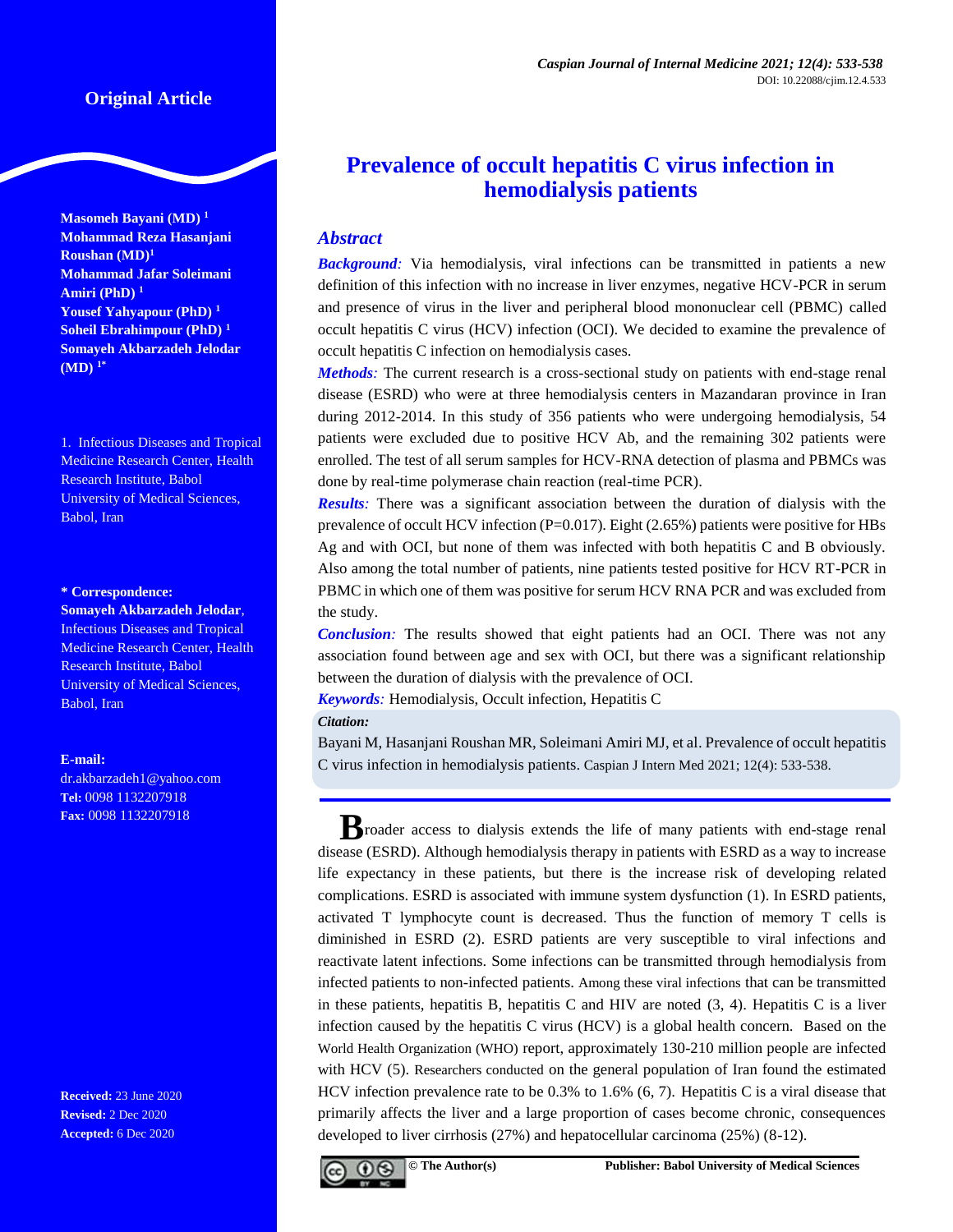One of the main ways of transmission of this disease is transmitted through blood and blood products. People who are infected with HCV through blood transfusion are patients who require blood transfusion and blood products continually and among them, are the patients with thalassemia and chronic kidney failure who are undergoing hemodialysis. Recently, a new form of HCV infection, has been defined as occult HCV infection (OCI). OCI is characterized by the absence of anti-HCV antibodies and serum HCV RNA but by the presence of HCV RNA in the peripheral blood mononuclear cells (PBMCs) of within 70% of patients and in the liver of all cases (13, 14). The HCV RNA in the PBMCs and normal alanine aminotransferase (ALT) levels years after the resolution of infection has also been detected (15). The established ability of HCV replication in PBMCs raises the question of potential transmission of infection to some cell types, or individuals through blood transfusions and hemodialysis. In fact, the transmission of infection via hemodialysis is feasible. The aim of this study was to conclude the prevalence of OCI in hemodialysis patients.

## **Methods**

This cross-sectional study was conducted in all patients undergoing hemodialysis in three centers: Shahid Beheshti-Babol, Valiasr-Ghaemshahr and Imam Khomeini – Fereydunkenar in Mazandaran province in northern of Iran between 2012 and 2014. In this study of 356 patients undergoing hemodialysis were (Shahid Beheshti Babol with 167 patients, Vali Asr- Ghaemshahr with 150 patients and Imam Khomeini Fereydunkenar with 39 patients), 54 patients had HCV Ab positive and excluded from the study (Shahid Beheshti Babol center with 24 patients, Vali Asr-Ghaemshahr with 23 patients and Imam Khomeini Fereydunkenar with 7 patients). And finally the remaining 302 patients were enrolled. Whole blood samples (5 ml) were collected in ethylenediaminetetraacetic acid (EDTA) vacutainer tubes from the cases who were negative for HCV and HBV markers and processed about two hours for the separation of plasma and PBMCs. Anti-HCV antibody was detected by a third generation enzyme linked immunosorbent assay (ELISA; HCV 3.0 ELISA Ortho, Raritan, NJ) and HBsAg was determined using commercially available enzyme immunoassays (Abbott GmbH, Wiesbaden-Delkenheim, Germany), according to the manufacturer's instructions. The study protocol was confirmed by the thics committee of Babol Unversity of Medical Sciences and informed written consent was obtained from individuals.

**Plasma and pbmcs preparation and preservation:** PBMCs were prepared immediately from the EDTA blood by the standard density gradient centrifugation on Ficoll Hypaque. All the reagents used in PBMCs preparation were obtained from Lonza Bio products (Belgium). Plasma was stored in several aliquots at 20°C until further analysis. Aliquots of 5– 10º 106viable cells/ml were stored at 80°C in freezing solution (90% fetal bovine serum and 10% Dimethyl sulfoxide, Sigma, Carlsbad, CA) until further analysis.

**RNA extraction from plasma and pbmcs:** The automated extraction of viral RNA was performed from thawed plasma using the QIAamp1 Viral RNA Mini-Kit (cat#1048147, QIAGEN1, Germany) following the manufacturer's protocol From PBMCs. This was performed by the thawing of PBMCs, followed by automated extraction of total RNA from lysed PBMC pellet using lysis buffer included in the QIAamp1 RNA Blood Mini-Kits (cat#52304, QIAGEN1, Germany) following the producer's guide.

**HCV-RNA detection of plasma and pbmcs by standardized quantitative real-time PCR:** HCV viral load was determined first in the plasma then in PBMCs using Artus1 HCV-RGRT-PCR Kit (cat#4518265, QIAGEN1, Germany)following the manufacturer's protocol and amplification was carried out on an Applied Biosystems 7500 Fast Real-Time PCR Thermal cycler (Life Technologies, Alexander City, AL). Positive and negative controls were obtained from patients with active chronic HCV infection and healthy volunteers, respectively. Control samples were examined for HCV viral load to determine the sensitivity of our method. Samples were considered positive if they showed at least two positive results in two different reactions.

**Statistical analysis:** Statistical analysis was performed using IBM SPSS statistics 16. Comparison of qualitative variables was performed with  $x^2$  test. Student's t-test (or a nonparametric Mann–Whitney U-test when appropriate) was performed for comparisons of continuous data. A p-value <0.05 was investigated statistically significant.

## **Results**

The findings showed that 8 patients had occult HCV infection. The mean age of patients was 43.46±6.7 with the range of 23-69 years, including 143 (47.4%) women and 159 (52.6%) patients were males (Figure1, 2). The current study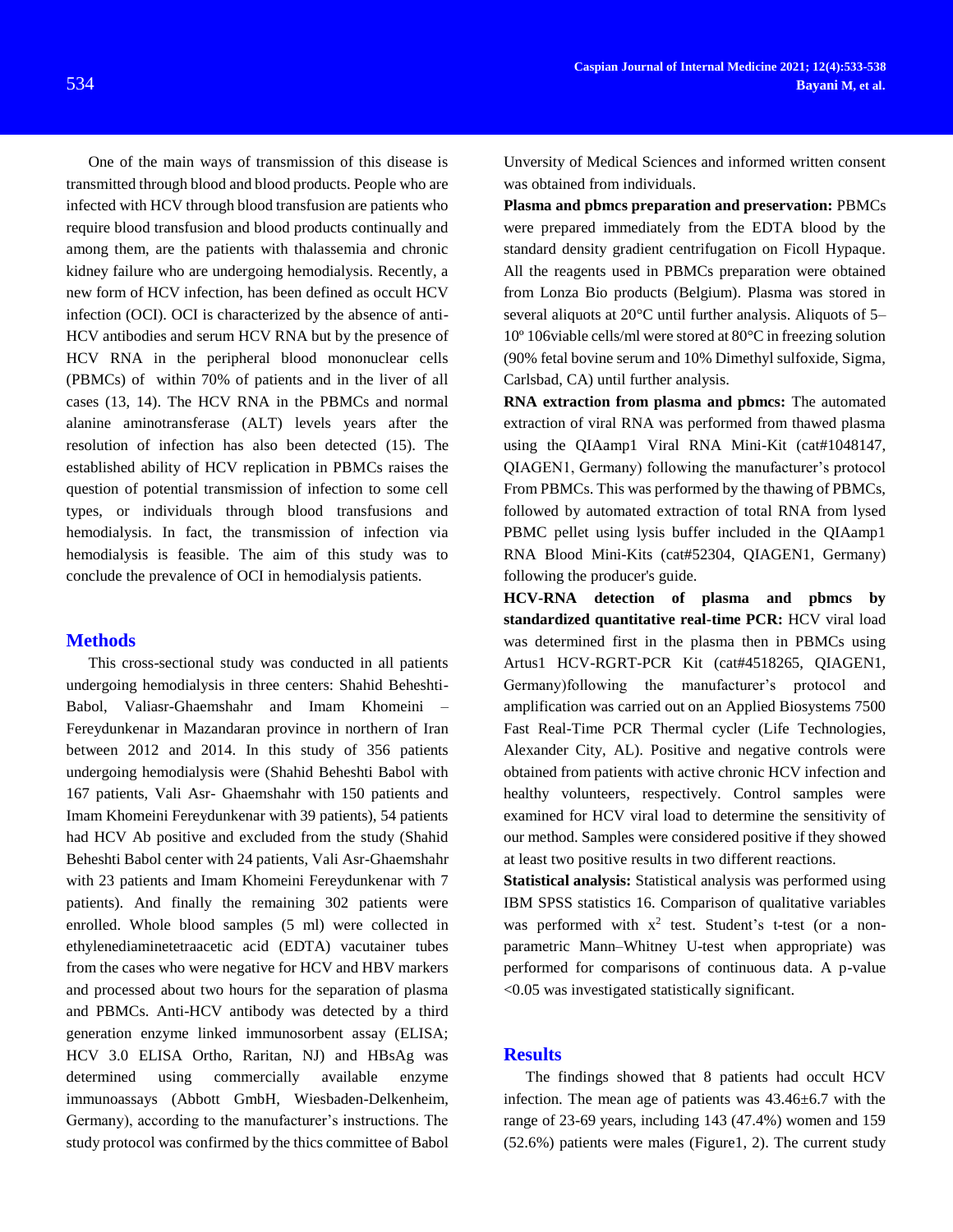revealed that the majority of study participants (29.8%) had a high school education, 5.9% were smokers and 3.6% of them have been taking opium. Seventy six (25.2%) patients had a history of diabetes mellitus and in 72 (23.8%) patients were seen with a history of high blood pressure (Table 1).

There was a significant association between the duration of dialysis with the prevalence of occult HCV infection (P=0.017) (Table 2). Eight patients were positive for HBs Ag, none of them was infected with both hepatitis C and B. Also among the total patients, 9 patients tested positive for HCV RT-PCR in PBMCs in which one of them was positive for HCV RNA PCR and were excluded from the study and thus the remaining 8 patients (2.65%) had an occult hepatitis C infection.

# **Table 1: Frequency of demographic data on the study participants**

| <b>Variables</b>    |            | <b>Number</b>  | Percent $\frac{6}{6}$ |
|---------------------|------------|----------------|-----------------------|
| Age(Years)          | $<$ 30     | 29             | 9.6                   |
|                     | 30-59      | 150            | 49.7                  |
|                     | $>60$      | 123            | 40.7                  |
| <b>Sex</b>          | Male       | 159            | 52.6                  |
|                     | Female     | 143            | 47.4                  |
| Education           | Illiterate | 45             | 14.9                  |
|                     | Primary    | 77             | 25.5                  |
|                     | Guidance   | 51             | 16.9                  |
|                     | High       | 90             | 29.8                  |
|                     | school     |                |                       |
|                     | Collegiate | 39             | 12.9                  |
| Location            | City       | 241            | 79.8                  |
|                     | Village    | 61             | 20.2                  |
| Duration<br>of      | $<$ 1      | 30             | 9.9                   |
| dialysis            | $1 - 3$    | 112            | 37.1                  |
| (years)             | $3 - 5$    | 68             | 22.5                  |
|                     | $5 - 10$   | 64             | 21.2                  |
|                     | $<$ 10     | 28             | 9.3                   |
| Smoking             |            | 18             | 5.9                   |
| Drug use            |            | 11             | 3.6                   |
| Alcohol consumption |            | $\overline{0}$ | $\overline{0}$        |
| DM                  |            | 76             | 25.2                  |
| <b>HTN</b>          |            | 72             | 23.8                  |

All of the authors would like to thank the staff nurses at the dialysis units of Shahid Beheshti, Vali-e-Asr and Imam Khomeini Hospitals for their help with sample collection.

|           | Table 2: Correlation between variables with occult HCV |  |  |  |
|-----------|--------------------------------------------------------|--|--|--|
| infection |                                                        |  |  |  |

| <b>Variables</b>              |                | $OCI+$         | OCI-           | $P -$ |
|-------------------------------|----------------|----------------|----------------|-------|
|                               |                | $(N=8)$        | $(N=294)$      | value |
| Mean age                      |                | $55.7 \pm 8.2$ | $59.1 \pm 9.4$ | 0.85  |
| Age (years)                   | $30$           | $0(0\%)$       | 29(9.9%)       | 0.309 |
|                               | 30-59          | 6(75%)         | 144(49%)       |       |
|                               | $>60$          | 2(25%)         | $121(41.1\%)$  |       |
| <b>Sex</b>                    | Male           | 6(75%)         | 137(46.6%)     | 0.109 |
|                               | Female         | 2(25%)         | 157(53.4%)     |       |
| Education                     | Illiterate     | 3(37.5%)       | 42 (14.3%)     | 0.088 |
|                               | Primary        | $0(0\%)$       | 77 (26.2%)     |       |
|                               | Guidance       | 3(37.5%)       | 48 (16.3%)     |       |
|                               | High school    | 2(25%)         | 88 (29.9%)     |       |
|                               | Collegiate     | $0(0\%)$       | 39 (13.3%)     |       |
| Location                      | City           | 7(87.5%)       | 234(79.6%)     | 0.495 |
|                               | Village        | $1(12.5\%)$    | $60(20.4\%)$   |       |
| <b>Duration</b><br>$\sigma$ f | >1             | $0(0\%)$       | 28 (9.5%)      | 0.017 |
| dialysis                      | $1-3$          | $0(0\%)$       | $107(36.4\%)$  |       |
| (years)                       | $3 - 5$        | 1(12.5%)       | 67(22.8%)      |       |
|                               | $5 - 10$       | 2(25%)         | 64 (21.8%)     |       |
|                               | <10            | 5(62.5%)       | 28 (9.5%)      |       |
| Smoking                       | Yes            | $0(0\%)$       | $18(6.1\%)$    | 0.608 |
|                               | N <sub>0</sub> | $8(100\%)$     | 276(93.9%)     |       |
| Drug use                      | Yes            | $0(0\%)$       | 11(3.7%)       | 0.741 |
|                               | N <sub>o</sub> | $8(100\%)$     | 283(96.3%)     |       |
| DM                            | Yes            | 1(12.5%)       | 75 (25.5%)     | 0.360 |
|                               | N <sub>o</sub> | 7(87.5%)       | 219(74.5%)     |       |
| <b>HTN</b>                    | Yes            | 1(12.5%)       | 71 (24.1%)     | 0.394 |
|                               |                |                |                |       |



**Figure 1: Frequency of different age groups in study participants**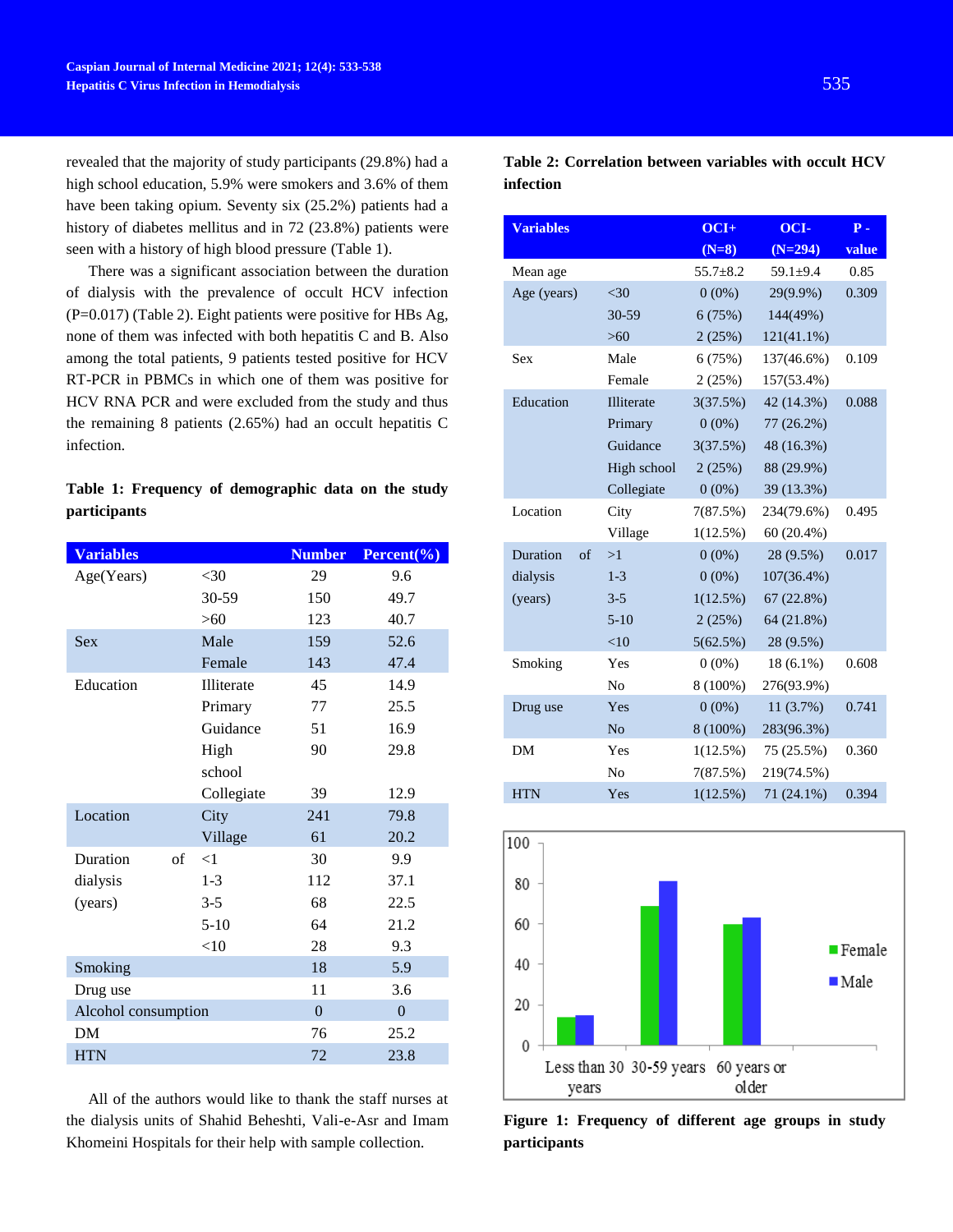

**Figure 2: Frequency of Dialysis duration and sex among participants**

# **Discussion**

Generally, hemodialysis patients are at higher risk of HBVand HCV infection. Infection with hepatitis B virus and hepatitis C in patients who were treated with hemodialysis is a major problem (16, 17). Hemodialysis patients are at high risk for viral hepatitis infection due to many blood transfusion sessions, prolonged vascular access, and the potential exposure to infected patients. HBV infection is less prevalent than HCV in hemodialysis units (18). In recent years, a new type of HCV infection has been defined as an OCI which spreads around the world and all HCV genotypes are involved in this type of infection. Some groups are the higher risk to occult HCV infection including patients who undergo hemodialysis and patients with cryptogenic liver disease and family members of patients who had OCI (19). Previously occult HCV infection in hemodialysis patients was studied in a small number of studies. In a study by Thongsawat et al., occult HCV infection in a dialysis center in Thailand was studied and found that occult HCV infection among hemodialysis patients in the country was common  $(21\%)$  (20). Rinonce et al. showed that occult HCV infection was detected in 12.9% of hemodialysis patients in Indonesia (21). They proposeed that severe infection control programs in dialysis units in the country are essential. Yakaryilmaz et al. reported that the prevalence of OCI in hemodialysis cases in Turkish was 4.8 percent (22).

The prevalence rate of OCI was reported 3.3% in Italy in a population of 276 subjects unselected for the hepatic disease but not on hemodialysis which was very similar to our results (23). The difference between the prevalence of HCV infection in dialysis patients may be due to the prevalence of occult HCV infection in a variety of different countries and different dialysis centers. The overall prevalence of HCV infection in the general population is about 0.5% (1% in men and 0.1% in women) (24). The prevalence of anti-HCV antibodies in hemodialysis patients is higher than the general population (about 11-25%) (25). The recent study has revealed the risk of OCI has increased along with prolongation of dialysis duration. Assarehzadegan in his study found that duration of hemodialysis treatment was significantly associated with positive hepatitis C (26). In a study of Ahmetagić longer duration of dialysis as independent variables were the statistically significant risk factor for hemodialysis patients  $(27)$ .

El Amin et al. demonstrated that hepatitis C-positive in serum was associated with the duration of dialysis(28). Mohtasham Amir et al. found that there is significant association between duration of dialysis and increasing risk of HCV infection (29). There is strong evidence that nosocomial transmission of HCV infection poses during hemodialysis. So, the preventing HCV transmission in patients undergoing hemodialysis is the most important plan at the health staff of hemodialysis centers and cleaning dialysis machines. Isolation of patients with HCV to preventing HCV transmission in hemodialysis units is not recommended (30). The prevalence of anti-HCV Ab in the community is high (7.3%). In some studies, patients who are typically diagnosed as negative HCV infection had HCV viral replication in their own PBMC. This data suggests that HCV potentially can be transmitted from apparently healthy individuals (19). Overall, the prevalence of occult HCV infection in some studies (7.3%) compared to the high prevalence of anti-HCV Ab in the general population (15%) is much lower (31).

Thus, further studies should be conducted for healthy subjects with normal liver enzymes and also several phases of infection with HCV. We conclude that the prevalence of occult HCV infection in hemodialysis patients is more than what we haerin report (2.65%) because of such reasons, like as neither examination of occult HCV infection in liver biopsies nor stimulation of PBMCs with mitogens (32).

In conclusion the results showed that eight  $(2.65\%)$ patients had occult hepatitis C infection. There was not any relationship found between ages, and sex with occult HCV infection. According to the recent results, considering HCV infection even with its low viral load may be associated with an increased risk of progression to cancer. Such studies can be useful in helping to reduce the risk of transmitting infection.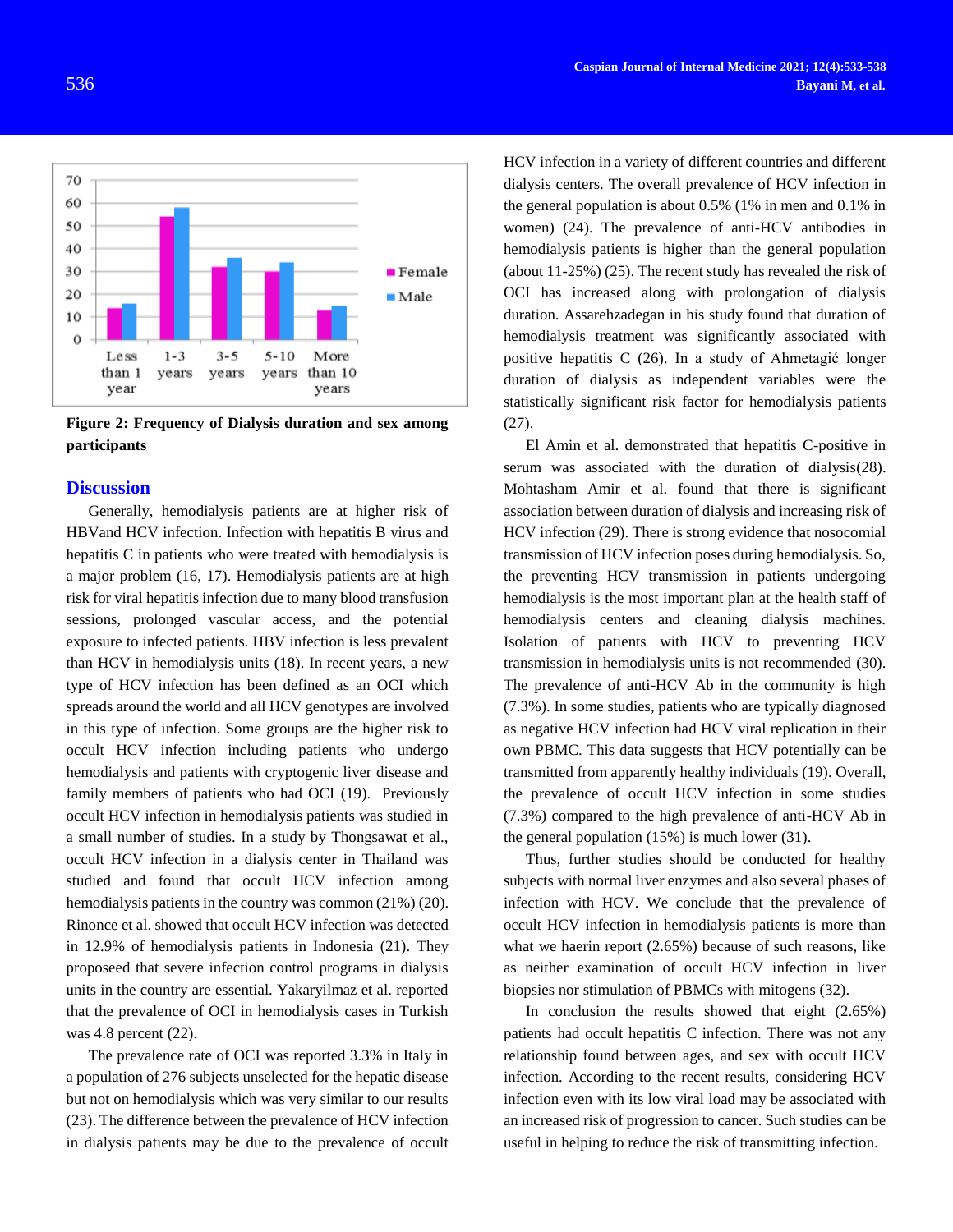# **Acknowledgments**

All of the authors would like to thank the staff nurses at the dialysis units of Shahid Beheshti, Vali-e-Asr and Imam Khomeini Hospitals for their help with sample collection.

**Funding:** This project was fully sponsored by Vice-Chancellor for Research Technology Affairs, Babol University of Medical Sciences, Babol, Iran with project number 9135119.

**Conflict of Interest:** There is no conflict of interest to be declared.

# **References**

- 1. Kato S, Chmielewski M, Honda H, et al. Aspects of immune dysfunction in end-stage renal disease. Clin J Am Soc Nephrol 2008; 3: 1526-33.
- 2. Yoon JW, Gollapudi S, Pahl M, Vaziri N. Naive and central memory T-cell lymphopenia in end-stage renal disease. Kidney Int 2006; 70: 371-6.
- 3. Biazar T, Yahyapour Y, Hasanjani Roushan MR, et al. Relationship between hepatitis B DNA viral load in the liver and its histology in patients with chronic hepatitis B. Caspian J Intern Med 2015; 6: 209-12.
- 4. Yu S, Vemula B, Acharya A. Persistence of Hepatitis B Core IgM Antibody in HIV-positive Chronic Hemodialysis Patient. J Clin Case Stu 2016;1. Avaiable at: ciforschenonline.org/journals/clinical-case-studies/JCCS-1-123.php
- 5. Lee M-H, Yang H-I, Yuan Y, L'Italien G, Chen C-J. Epidemiology and natural history of hepatitis C virus infection. World J Gastroenterol 2014; 20: 9270-80.
- 6. Mirminachi B, Mohammadi Z, Merat S, et al. Update on the prevalence of hepatitis c virus infection among iranian general population: A systematic review and metaanalysis. Hepatitis Monthly 2017; 17: e42291.
- 7. Ahmadi Ghezeldasht S, Hedayati-Moghaddam MR, Shamsian K, et al. Prevalence of hepatitis c virus infection in general population of Mashhad, Northeastern Iran. Iran J Public Health 2017; 46: 408-13.
- 8. Mahmud S, Akbarzadeh V, Abu-Raddad LJ. The epidemiology of hepatitis C virus in Iran: systematic review and meta-analyses. Sci rep 2018; 8: 1-25.
- 9. Heidari M, Bayani M, Bijani A, Hasanjani Roushan MR. Factors influencing therapeutic response to peginterferron

plus ribavirin in the different genotypes of chronic hepatitis C. Caspian J Intern Med 2014; 5: 219-22.

- 10. Masrour-Roudsari J, Ebrahimpour S. Causal role of infectious agents in cancer: An overview. Caspian J Intern Med 2017; 8: 153-8.
- 11. Karkhah A, Javanian M, Ebrahimpour S. The role of regulatory T cells in immunopathogenesis and immunotherapy of viral infections. Infect Genet Evol 2018; 59: 32-7.
- 12. Toosi AEK. Liver fibrosis: causes and methods of assessment, a review. Romanian J Intern Med 2015; 53: 304-14.
- 13. Attar BM, Van Thiel D. A new twist to a chronic HCV infection: Occult hepatitis C. Gastroenterol Res Pract 2015; 2015: 579147.
- 14. Rezaee-Zavareh MS, Hadi R, Karimi-Sari H, et al. Occult HCV infection: the current state of knowledge. Iranian Red Crescent Med J 2015;17: e34181.
- 15. De Marco L, Gillio-Tos A, Fiano V, et al. Occult HCV infection: an unexpected finding in a population unselected for hepatic disease. Plos One 2009;4:e8128.
- 16. Etik DO, Ocal S, Boyacioglu AS. Hepatitis C infection in hemodialysis patients: A review. World J Hepatol 2015; 7: 885-95.
- 17. Malhotra R, Soin D, Grover P, et al. Hepatitis B virus and hepatitis C virus co-infection in hemodialysis patients: A retrospective study from a tertiary care hospital of North India. J Nat Sci Biol Med 2016; 7: 72-4.
- 18. Telaku S, Fejza H, Elezi Y, Bicaj T. Hepatitis B and C in dialysis units in Kosova. Virol J 2009; 6: 72.
- 19. Baid-Agrawal S, Schindler R, Reinke P, et al. Prevalence of occult hepatitis C infection in chronic hemodialysis and kidney transplant patients. J Hepatol 2014; 60: 928-33.
- 20. Thongsawat S, Maneekarn N, Kuniholm MH, et al. Occult hepatitis C virus infection during an outbreak in a hemodialysis unit in Thailand. J Med Virol 2008; 80: 808- 15.
- 21. Rinonce HT, Yano Y, Utsumi T, et al. Hepatitis B and C virus infection among hemodialysis patients in Yogyakarta, Indonesia: Prevalence and molecular evidence for nosocomial transmission. J Med Virol 2013; 85: 1348-61.
- 22. Yakaryilmaz F, Alp Gurbuz O, Guliter S, et al. Prevalence of occult hepatitis B and hepatitis C virus infections in Turkish hemodialysis patients. Ren Fail 2006; 28: 729-35.